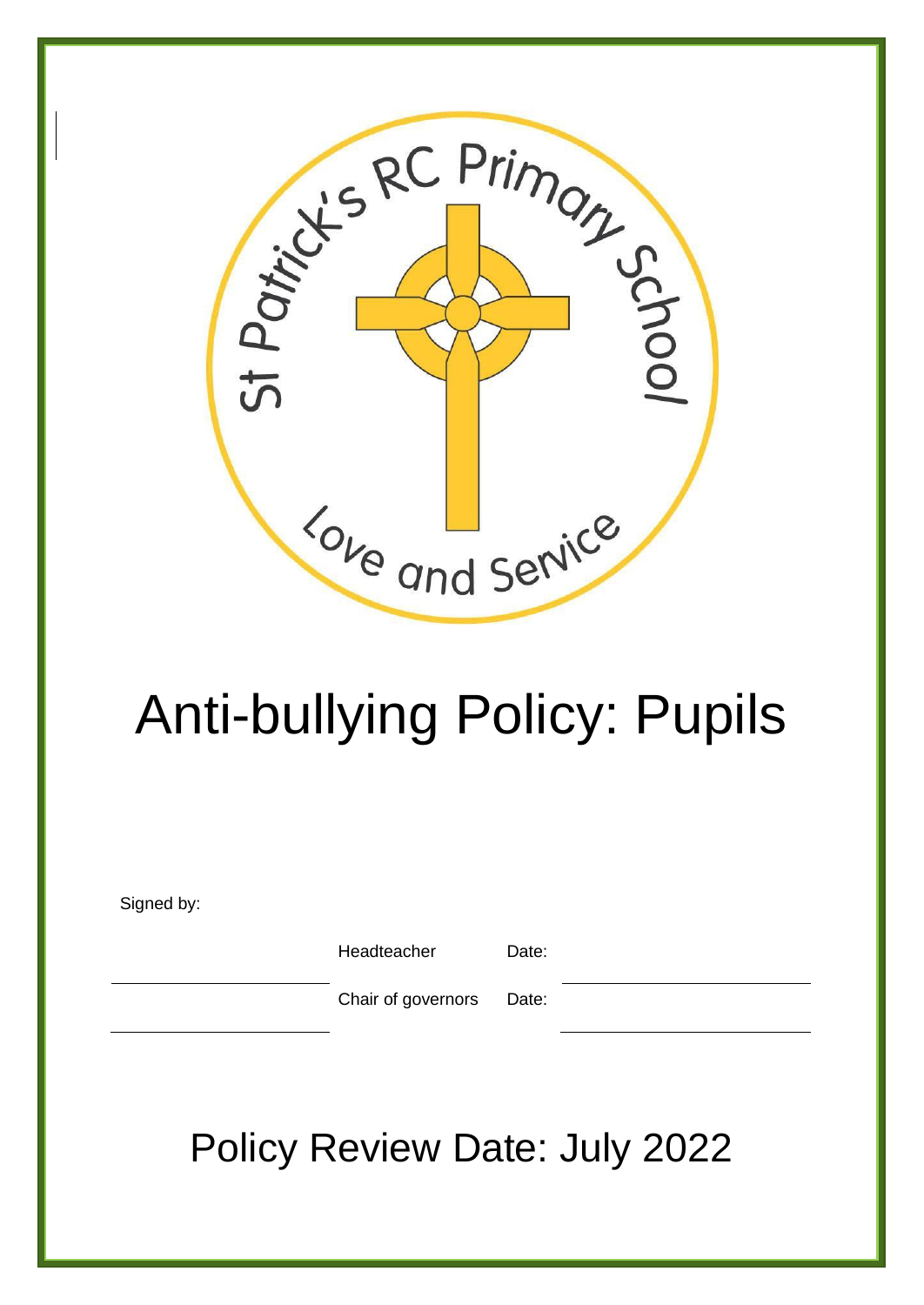# **Contents:**

#### **Statement of intent**

- 1. **Legal framework**
- 2. Definition
- 3. Types of bullying
- 4. Roles and responsibilities
- 5. **Statutory implications**
- 6. Prevention
- 7. Signs of bullying
- 8. Staff principles
- 9. Preventing peer-on-peer sexual abuse
- 10. Cyber bullying
- 11. Procedures
- 12. Sanctions
- 13. Support
- 14. Follow-up support
- 15. Bullying outside of school
- 16. Monitoring and review

#### **Appendices**

Appendix 1 – Bullying Repot Form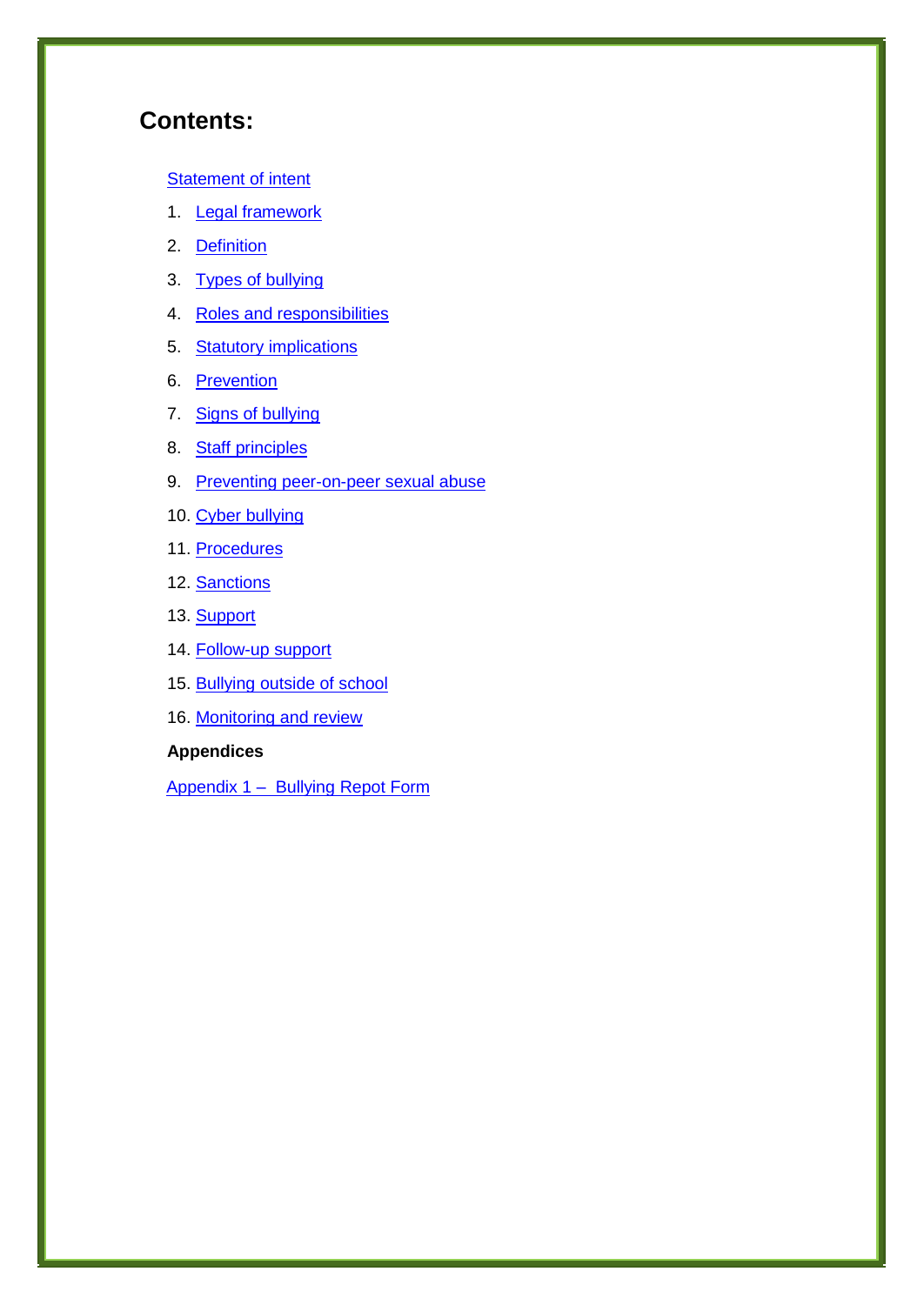## **Statement of intent**

St Patrick's R.C. Primary School believes that all pupils are entitled to learn in a caring, safe and supportive environment; this means being free from all forms of bullying behaviour. This policy outlines how instances of bullying are dealt with, including the procedures to prevent occurrences of bullying.

These strategies, such as learning about tolerance and difference as part of the school's curriculum, aim to promote an inclusive, tolerant and supportive ethos at the school.

The Education and Inspections Act 2006 outlines several legal obligations regarding the school's response to bullying. Under section 89, schools must have measures in place to encourage good behaviour and prevent all forms of bullying amongst pupils. These measures are part of the school's Behavioural Policy, which is communicated to all pupils, school staff and parents.

All staff, parents and pupils work together to prevent and reduce any instances of bullying at the school. There is a zero-tolerance policy for bullying at the school.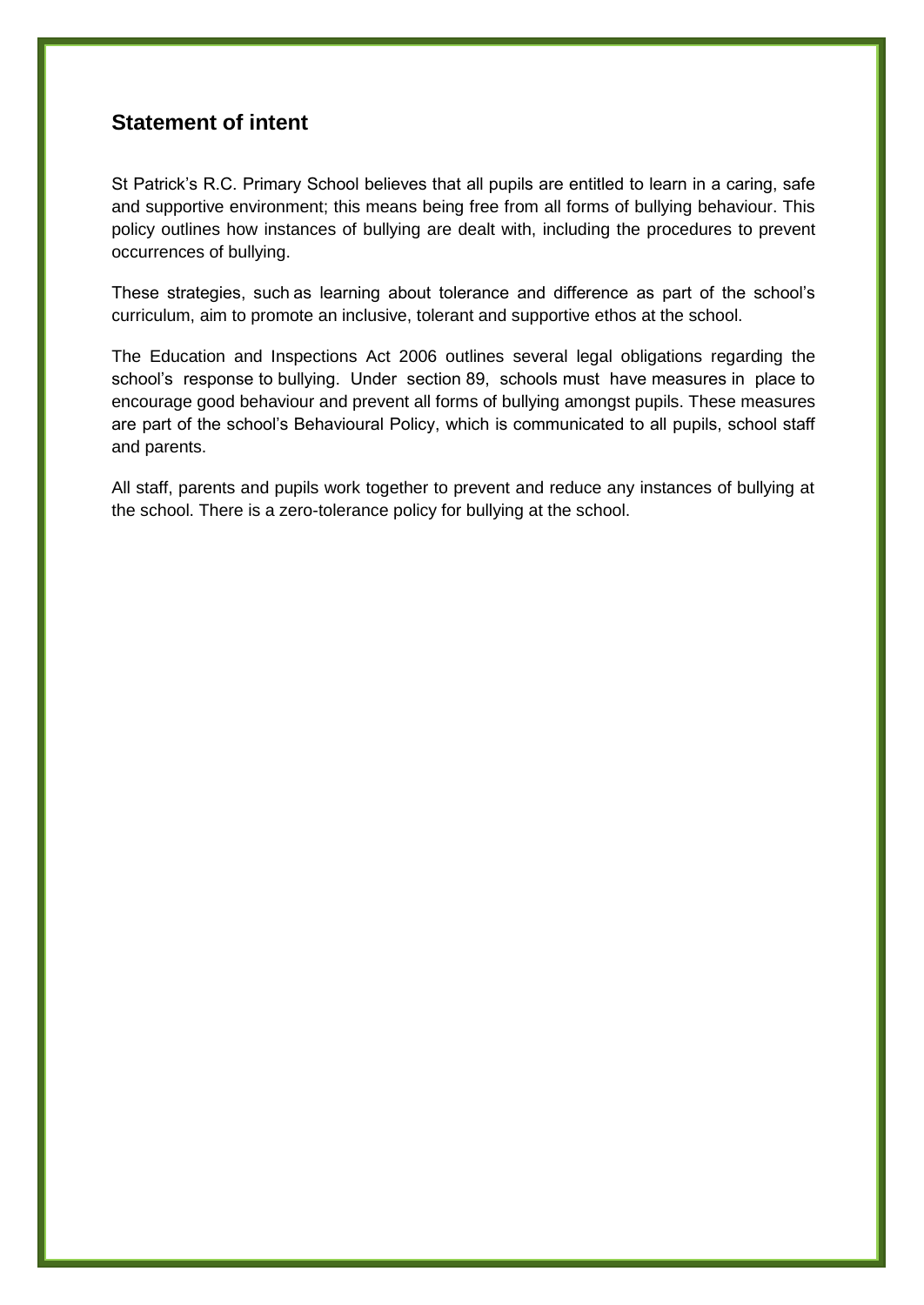# **1. Legal framework**

- 1.1. This policy has due regard to all relevant legislation including, but not limited to, the following:
	- Education and Inspections Act 2006
	- $\Box$  Equality Act 2010
	- □ Protection from Harassment Act 1997
	- □ Malicious Communications Act 1988
	- □ Public Order Act 1986
	- □ Communications Act 2003
	- □ Human Rights Act 1998
	- □ Crime and Disorder Act 1998
	- Education Act 2011
- This policy has been written in accordance with guidance, including, but not limited to:
	- $\Box$  DfE (2017) 'Preventing and tackling bullying'
	- DfE (2018) 'Sexual violence and sexual harassment between children in schools and colleges'
	- D DfE (2018) 'Mental health and wellbeing provision in schools'
- 1.3. This policy operates in conjunction with the following school policies:
	- □ Behavioural Policy
	- □ Cyber Bullying Policy
	- □ Child Protection and Safeguarding Policy
	- □ Social, Emotional and Mental Health Policy
	- □ Searching, Screening and Confiscation Policy

# **2. Definition**

- For the purpose of this policy, "bullying" is defined as persistent behaviour by an individual or group with the intention of verbally, physically, or emotionally harming another person or group.
- 2.2. Bullying is generally characterised by:
	- **Repetition**: Incidents are not one-offs; they are frequent and happen over a period of time.
	- □ Intent: The perpetrator(s) means to cause verbal, physical or emotional harm; it is not accidental.
	- **Targeting**: Bullying is generally targeted at a specific individual or group.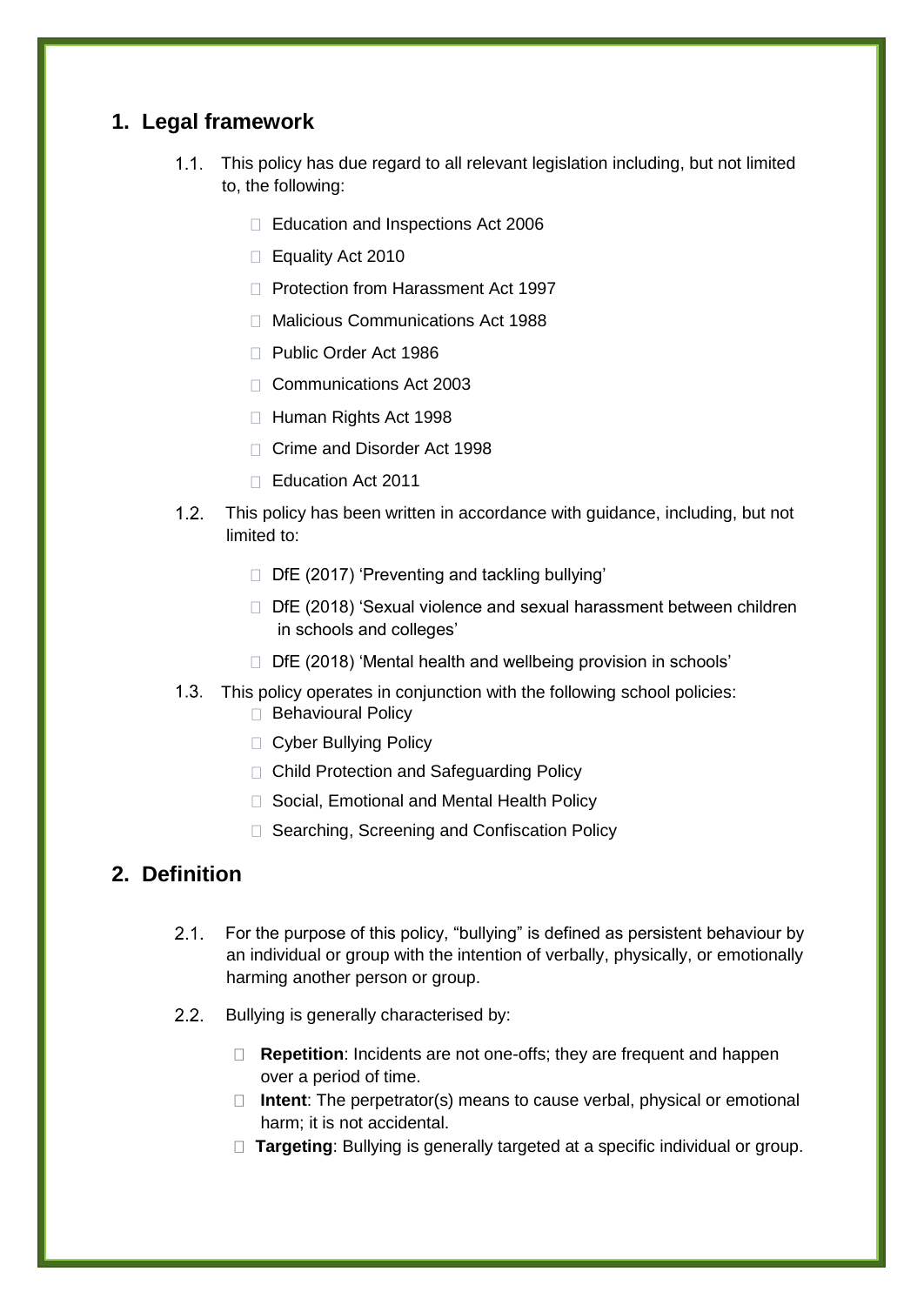- **Power imbalance**: Whether real or perceived, bullying is generally based on unequal power relations.
- 2.3. Vulnerable pupils are more likely to be the targets of bullying due to the attitudes and behaviours some young people have towards those who are

different from themselves.

- 2.4. Vulnerable pupils may include, but are not limited to:
	- **Pupils with SEND.**
	- $\Box$  Pupils who are adopted.
	- $\Box$  Pupils suffering from a health problem.
	- $\Box$  Pupils with caring responsibilities.

## **3. Types of bullying**

- Many kinds of behaviour can be considered bullying and can be related to almost anything.
- Teasing another pupil because of their appearance, religion, ethnicity, gender, sexual-orientation, home life, culture, disability, or SEND are some of the types of bullying that can occur.
- 3.3. Bullying is acted out through the following mediums:
	- D Verbally
	- D Physically
	- **Emotionally**
	- D Online (Cyber)
- **Racist bullying:** Bullying another person based on their ethnic background, religion or skin colour. Racist bullying is a criminal offence under the Crime and

Disorder Act 1998 and Public Order Act 1986.

- **Homophobic bullying:** Bullying another person because of their actual or perceived sexual orientation.
- **Transphobic bullying:** Bullying based on another person's gender 'variance' or for not conforming to dominant gender roles.
- **Sexist bullying:** Bullying based on sexist attitudes expressed in a way to demean, intimidate or harm another person because of their sex or gender. Sexist bullying may sometimes be characterised by inappropriate sexual behaviours.
- **Sexual bullying:** Bullying behaviour that has a physical, psychological, verbal or non-verbal sexual dimension/dynamic that subordinates, humiliates or intimidates another person. This is commonly underpinned by sexist attitudes or gender stereotypes.
- **Prejudicial bullying:** Bullying based on prejudices directed towards specific characteristics, e.g. SEND or mental health issues.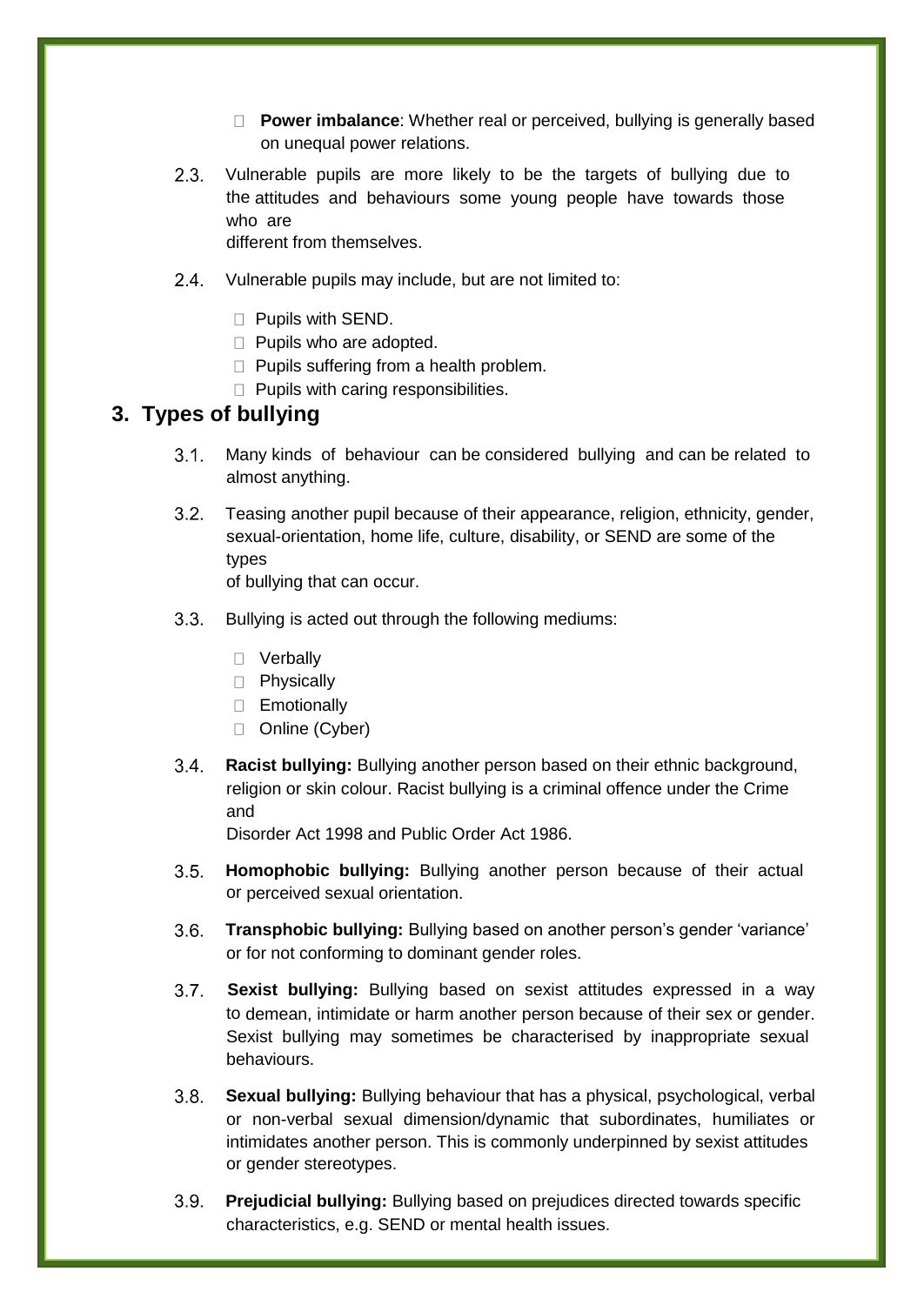**Relational bullying:** Bullying that primarily constitutes of excluding, isolating and ostracising someone – usually through verbal and emotional bullying.

## **4. Roles and responsibilities**

- 4.1. The governors are responsible for:
	- $\Box$  Evaluating and reviewing this policy to ensure that it is not discriminatory.
	- $\Box$  The overall implementation of this policy.
	- $\Box$  Ensuring that the school adopts a tolerant and open-minded policy towards difference.
	- $\Box$  Ensuring the school is inclusive.
	- □ Analysing any bullying data to establish patterns and reviewing this policy in light of these.
- 4.2. The headteacher is responsible for:
	- $\Box$  Reviewing and amending this policy, accounting for new legislation and government guidance, and using staff experience of dealing with bullying incidents in previous years to improve procedures.
	- $\Box$  Keeping a log of all reported incidents, including which type of bullying has occurred, to allow for proper analysis of the data collected.
	- $\Box$  Analysing the data in the bullying record at termly intervals to identify trends, so that appropriate measures to tackle them can be implemented.
	- $\Box$  Arranging appropriate training for staff members.
- Unit Leaders are responsible for:
	- $\Box$  Corresponding and meeting with parents where necessary.
	- $\Box$  Providing a point of contact for pupils and parents, when more serious bullying incidents occur.
- 4.4. Teachers are responsible for:
	- $\Box$  Being alert to social dynamics in their class.
	- $\Box$  Being available for pupils who wish to report bullying.
	- $\Box$  Providing follow-up support after bullying incidents.
	- □ Being alert to possible bullying situations, particularly exclusion from friendship groups, and that they inform the pupil's unit leaders of such observations.
	- $\Box$  Refraining from gender stereotyping when dealing with bullying.
	- $\Box$  Understanding the composition of pupil groups, showing sensitivity to those who have been the victims of bullying.
	- $\Box$  Reporting any instances of bullying once they have been approached by a pupil for support.
- 4.5. The Pastoral Manager is responsible for:
	- $\Box$  Offering emotional support to victims of bullying.
	- $\Box$  Alerting the relevant unit leader regarding any incidents of bullying.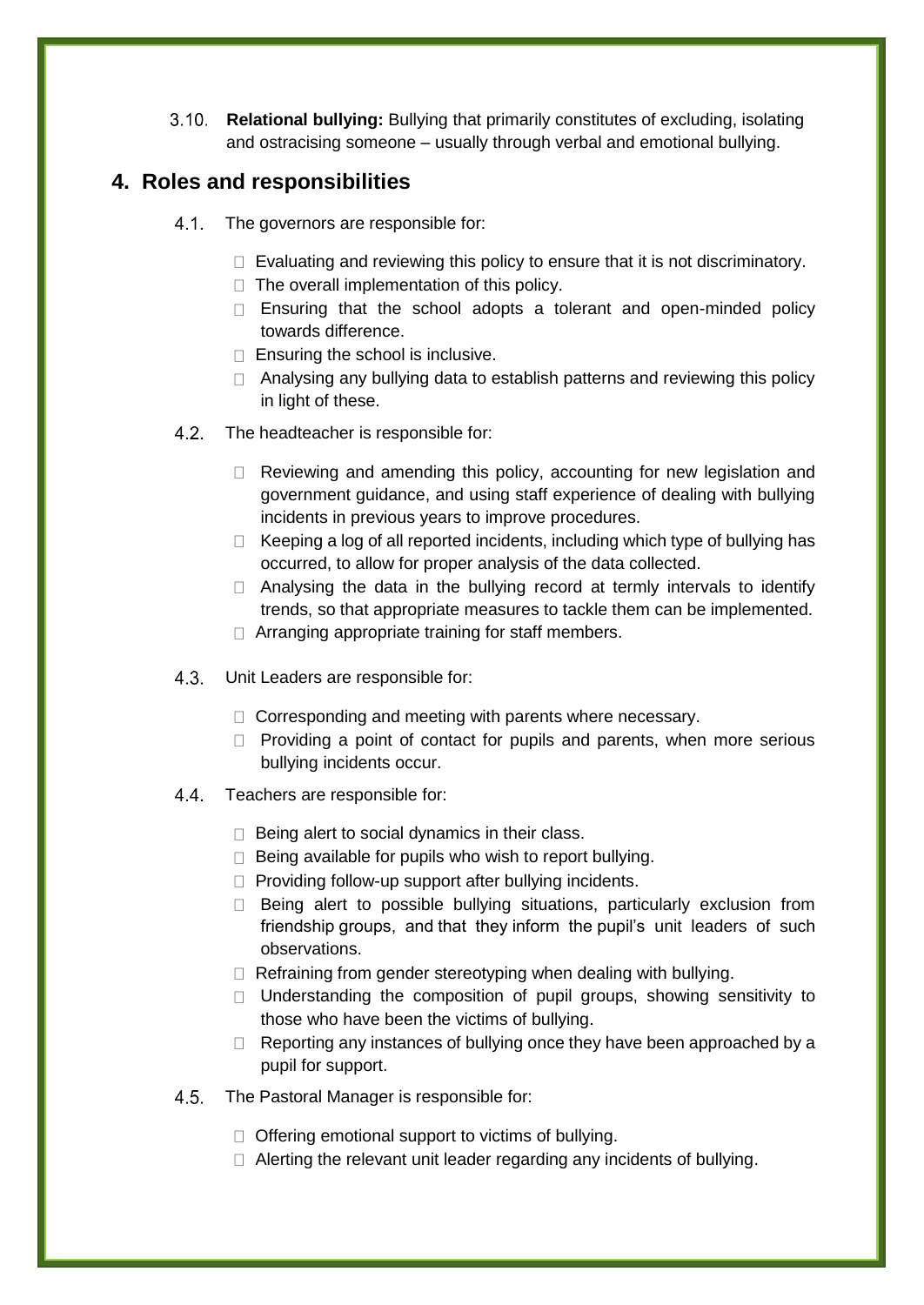- 4.6. Parents are responsible for:
	- $\Box$  Informing their child's class teacher if they have any concerns that their child is the victim of bullying or involved in bullying in anyway.
	- $\Box$  Being watchful of their child's behaviour, attitude and characteristics and informing the relevant staff members of any changes.
- 4.7. Pupils are responsible for:
	- $\Box$  Informing a member of staff if they witness bullying or are a victim of bullying.
	- $\Box$  Not making counter-threats if they are victims of bullying.
	- □ Walking away from dangerous situations and avoiding involving other pupils in incidents.
	- $\Box$  Keeping evidence of cyber bullying and informing a member of staff should they fall victim to cyber bullying.

# **5. Statutory implications**

- 5.1. The school understands that, under the Equality Act 2010, it has a responsibility to:
	- $\Box$  Eliminate unlawful discrimination, harassment, victimisation and any other conduct prohibited by the act.
	- $\Box$  Advance equality of opportunity between people who share a protected characteristic and people who do not share it.
	- Foster good relations between people who share a protected characteristic and people who do not share it.
- 5.2. The school understands that, under the Human Rights Act (HRA) 1998, it could have charges brought against it if it allows the rights of children and young

people at the school to be breached by failing to take bullying seriously.

- 5.3. The headteacher will ensure that this policy complies with the HRA; the headteacher understands that they cannot do this without fully involving their teaching staff.
- Although bullying itself is not a criminal offence, some types of harassment, threatening behaviour and/or communications may be considered criminal offences:
	- Under the Malicious Communications Act 1988, it is an offence for a person to electronically communicate with another person with the intent to cause distress or anxiety, or in a way, which conveys a message that is indecent or grossly offensive, a threat, or contains information that is false and known or believed to be false by the sender.
	- $\Box$  The Protection from Harassment Act 1997 makes it an offence to knowingly pursue any course of conduct amounting to harassment.
	- $\Box$  Section 127 of the Communications Act 2003 makes it an offence to send, by means of a public electronic communications network, a message, or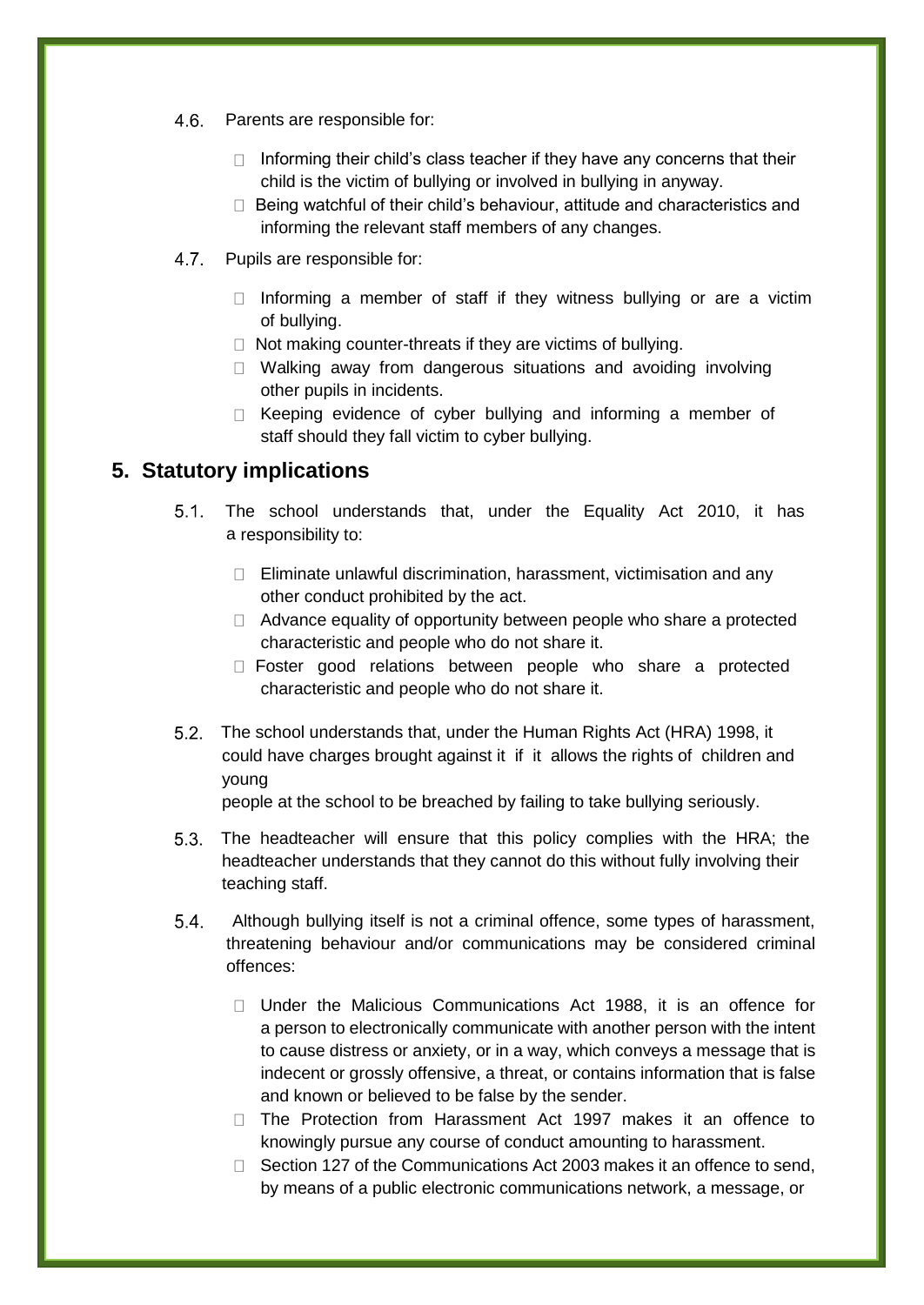other matter, that is grossly offensive or of an indecent, obscene or menacing character. It is unlawful to disseminate defamatory information through any media, including internet sites.

 $\Box$  Other forms of bullying which are illegal and should be reported to the police include: violence or assault, theft, repeated harassment or

intimidation and hate crimes.

### **6. Prevention**

- The school clearly communicates a whole-school commitment to addressing bullying in the form of a written statement which is regularly promoted across the whole school.
- The school should use the 'STOP' Agenda and all staff members and pupils should be aware of its meaning. Bullying is deemed as something that's seen as 'Several Times On Purpose'.
- All reported or investigated instances of bullying will be investigated by a member of staff.
- Staff will encourage pupil cooperation and the development of interpersonal skills using group and pair work.
- All types of bullying will be discussed as part of the curriculum.
- 6.6. Diversity, difference and respect for others is promoted and celebrated through various lessons.
- Seating plans will be organised and altered in a way that prevents instances of bullying.
- Potential victims of bullying are placed in working groups with other pupils who do not abuse or take advantage of others.
- Opportunities to extend friendship groups and interactive skills are provided through participation in special events, for example, drama productions, sporting activities and cultural groups.
- 6.10. All members of the school are made aware of this policy and their responsibilities in relation to it.
- 6.11. All staff members receive training on identifying and dealing with the different types of bullying.
- 6.12. A safe place, supervised by a teacher, is available for pupils to go to during free time if they feel threatened or wish to be alone.
- 6.13. The teacher supervising the area will speak to pupils to find out the cause of any problems and, ultimately, stop any form of bullying taking place.
- 6.14. Pupils deemed vulnerable, as defined in section two, will meet with their class teacher once per week to ensure any problems can be actioned quickly.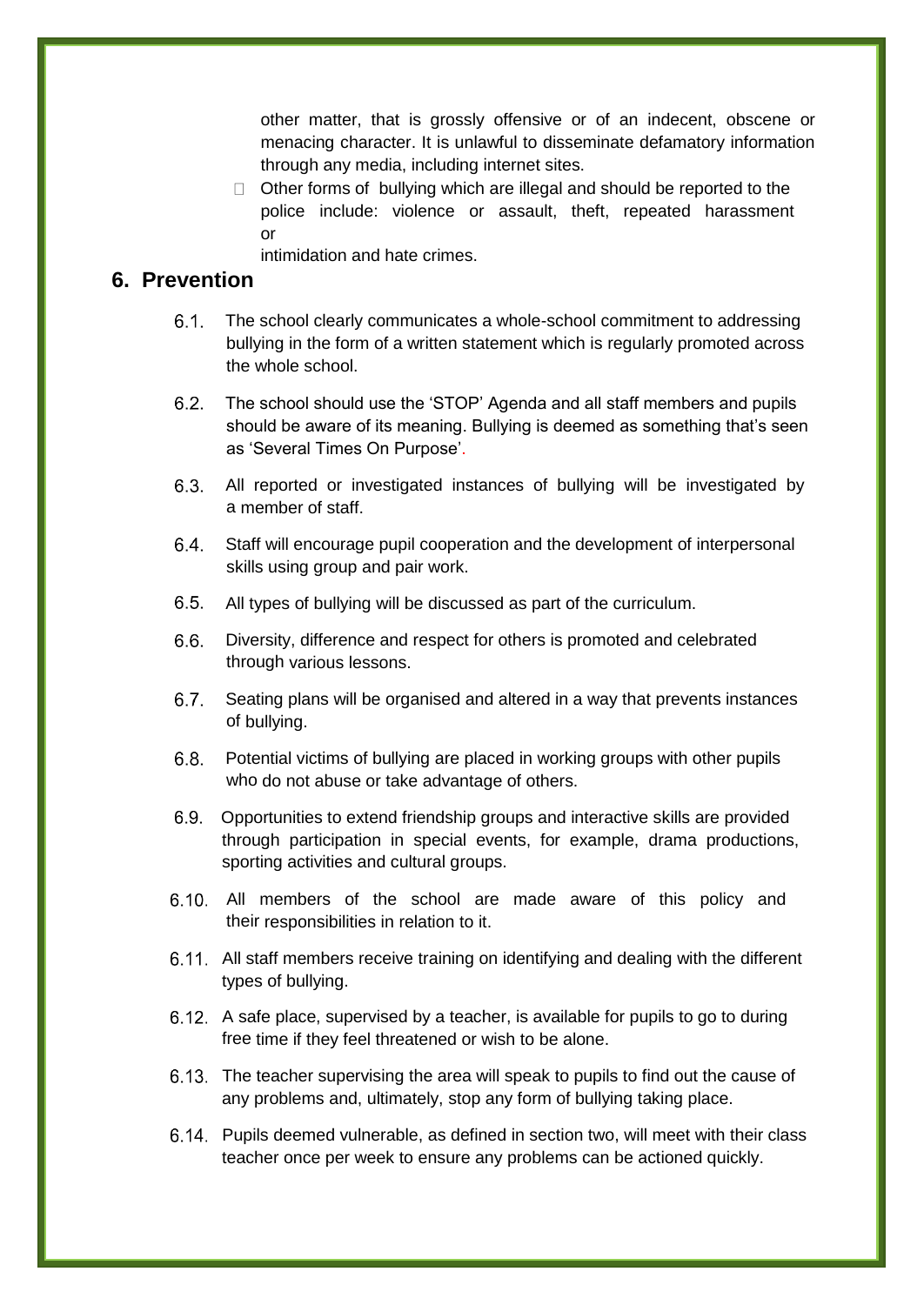- Class teachers will also offer an 'open door' policy allowing pupils to discuss any bullying, whether they are victims or have witnessed an incident.
- Before a vulnerable pupil joins the school, the pupil's class teacher and the DSL will develop a strategy to prevent bullying from happening – this will include giving the pupil a buddy to help integrate them into the school.
- 6.17. The school will be alert to, and address, any mental health and wellbeing issues amongst pupils, as these can be a cause of bullying behaviour.
- The school will ensure potential perpetrators are given support as required, so their educational, emotional and social development isn't negatively influenced by outside factors, e.g. mental health issues.

# **7. Signs of bullying**

- Staff will be alert to the following signs that may indicate a pupil is a victim of bullying:
	- $\Box$  Being frightened to travel to or from school
	- □ Asking to be driven to school
	- □ Unwillingness to attend school
	- $\Box$  Truancy
	- $\Box$  Becoming anxious or lacking confidence
	- $\Box$  Saying that they feel ill in the morning
	- D Decreased involvement in school work
	- $\Box$  Returning home with torn clothes or damaged possessions
	- □ Missing possessions
	- □ Missing dinner money
	- □ Asking for extra money or stealing
	- □ Cuts or bruises
	- $\Box$  Lack of appetite
	- $\Box$  Unwillingness to use the internet or mobile devices
	- $\Box$  Becoming agitated when receiving calls or text messages
	- □ Lack of eye contact
	- □ Becoming short tempered
	- $\Box$  Change in behaviour and attitude at home
- 7.2. Although the signs outlined above may not be due to bullying, they may be due to deeper social, emotional or mental health issues, so are still worth investigating.
	-
- Pupils who display a significant number of these signs are approached by a member of staff, to determine the underlying issues, whether they are due to bullying or other issues.
- 7.4. In addition, staff will be aware of the potential factors that may indicate a person is likely to have bullying behaviours, including, but not limited to, the following: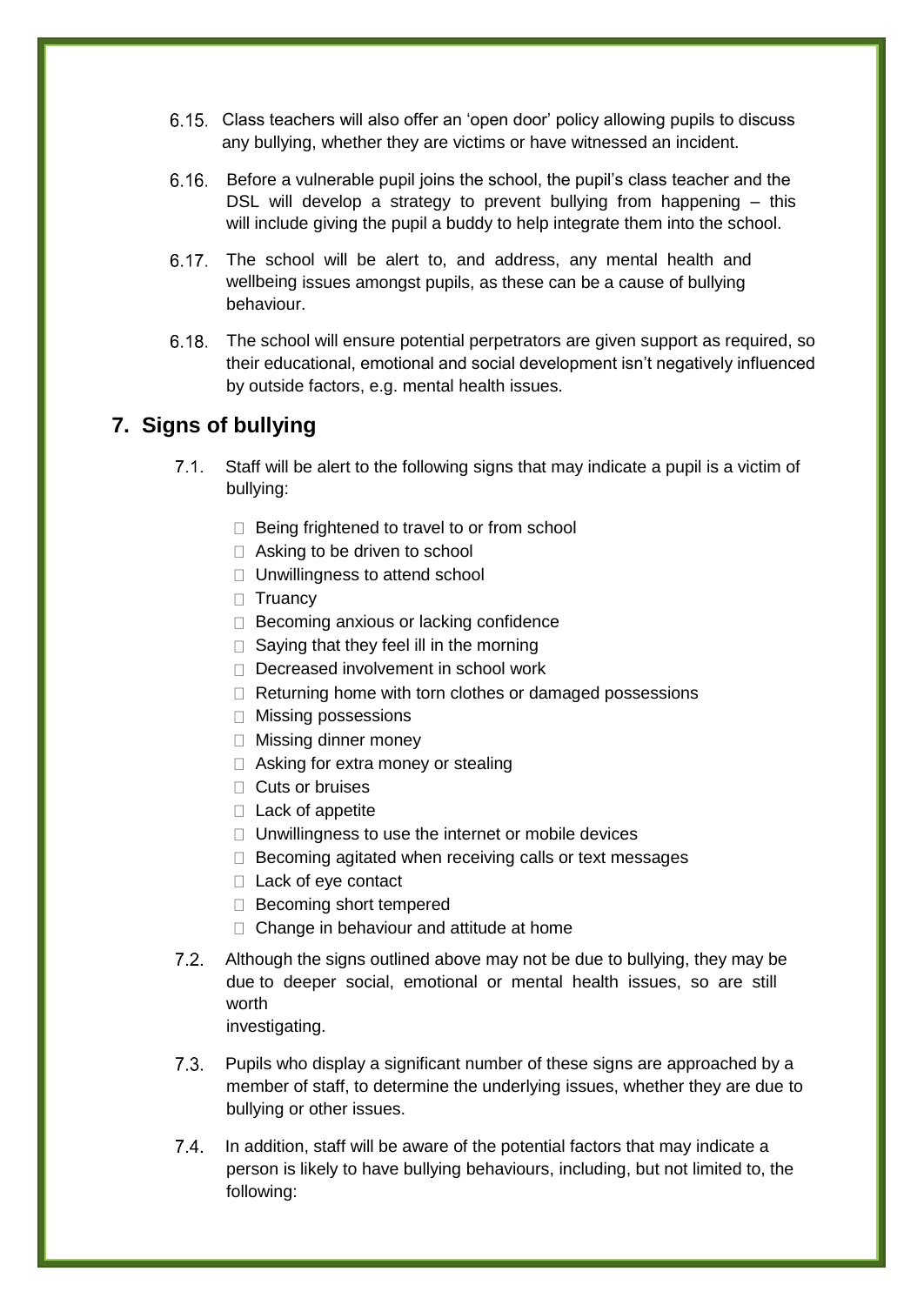- $\Box$  They have experienced mental health problems, which have led to the pupil becoming aggravated
- $\Box$  They have been the victim of domestic abuse
- $\Box$  Their academic performance has started to fall, which has meant they are stressed
- 7.5. If staff become aware of any factors that could lead to bullying behaviours, they will notify the pupil's class teacher, who will investigate the matter and monitor the situation.

## **8. Staff principles**

- 8.1. The school will ensure that prevention is a prominent aspect of its anti-bullying vision.
- Staff will treat reports of bullying seriously and they will not ignore signs of suspected bullying.
- Unpleasantness from one pupil towards another is always challenged and never ignored.
- Staff act immediately when they become aware of a bullying incident; this applies to all staff, not solely teaching staff.
- Staff always respect pupils' privacy, and information about specific instances of bullying are not discussed with others, unless it is in a setting that the victim has given consent to, or there is a safeguarding concern.
- If a member of staff believes a pupil is in danger, e.g. of being hurt, they will inform the DSL immediately.
- Follow-up support is given to both the victim and bully in the months following any incidents, to ensure all bullying has stopped.

### **9. Preventing peer-on-peer sexual abuse**

- 9.1. The school has a zero-tolerance approach to all forms of peer-on-peer sexual abuse, including sexual harassment and sexual violence.
- Sexual harassment refers to unwanted conduct of a sexual nature that occurs online or offline.
- Sexual harassment violates a child's dignity and makes them feel intimidated, degraded or humiliated, and can create a hostile, sexualised or offensive environment. If left unchallenged, sexual harassment can create an atmosphere that normalises inappropriate behaviour and may lead to sexual violence.
- 9.4. Sexual violence refers to the three following offences:
	- **Rape**: A person (A) commits an offence of rape if he intentionally penetrates the vagina, anus or mouth of another person (B) with his penis,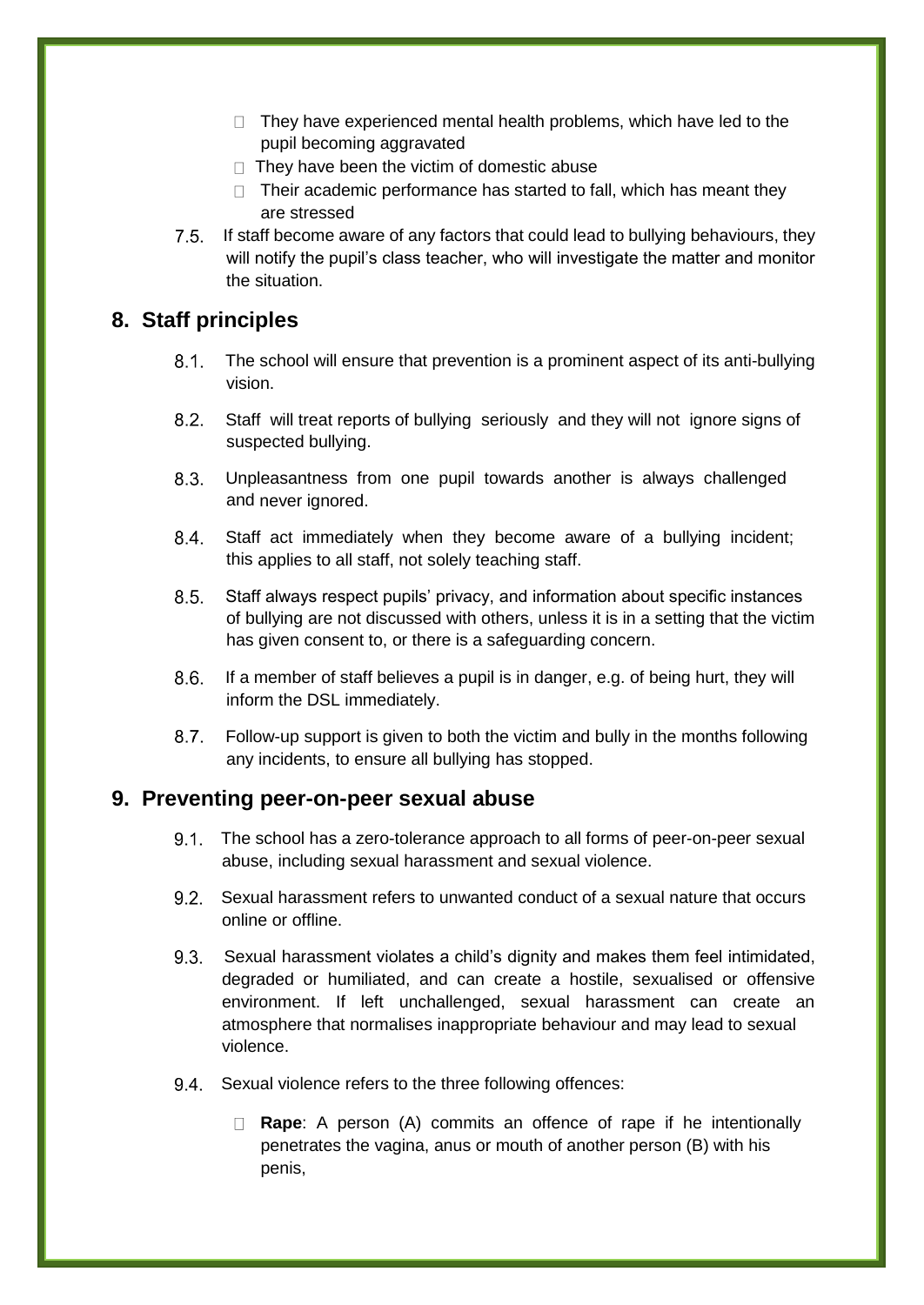B does not consent to the penetration and A does not reasonably believe that B consents.

- **Assault by Penetration**: A person (A) commits an offence if s/he intentionally penetrates the vagina or anus of another person (B) with a part of her/his body or anything else, the penetration is sexual, B does not consent to the penetration and A does not reasonably believe that B consents.
- **Sexual Assault**: A person (A) commits an offence of sexual assault if s/he intentionally touches another person (B), the touching is sexual, B does not consent to the touching and A does not reasonably believe that B consents.
- 9.5. The school's Child Protection and Safeguarding Policy outlines our stance on addressing peer-on-peer sexual abuse, and the procedures in place will be adhered to if any instances of sexual harassment or sexual violence be

uncovered.

- To prevent peer-on-peer abuse and address the wider societal factors that can influence behaviour, the school will educate pupils about abuse, its forms and the importance of discussing any concerns and respecting others through the curriculum, assemblies and PSHE lessons.
- 9.7. The school will also ensure that pupils are taught about safeguarding, including online safety, as part of a broad and balanced curriculum in PSHE lessons, RSE and group sessions. Such content will be age and stage of development specific, and tackle issues such as the following:
	- $\Box$  Healthy relationships
	- Respectful behaviour
	- $\Box$  Gender roles, stereotyping and equality
	- □ Body confidence and self-esteem
	- **Prejudiced behaviour**
	- $\Box$  That sexual violence and sexual harassment is always wrong
	- □ Addressing cultures of sexual harassment
- 9.8. All staff will be aware that pupils of any age and sex are capable of abusing their peers and will never tolerate abuse as "banter" or "part of growing up".
- All staff will be aware that peer-on-peer abuse can be manifested in many ways, including sexting and gender issues, such as girls being sexually touched or assaulted, and boys being subjected to hazing/initiation type of violence which aims to cause physical, emotional or psychological harm.
- 9.10. All staff will be made aware of the heightened vulnerability of pupils with SEND, who are three times more likely to be abused than their peers.

 Staff will not assume that possible indicators of abuse relate to the pupil's

SEND and will always explore indicators further.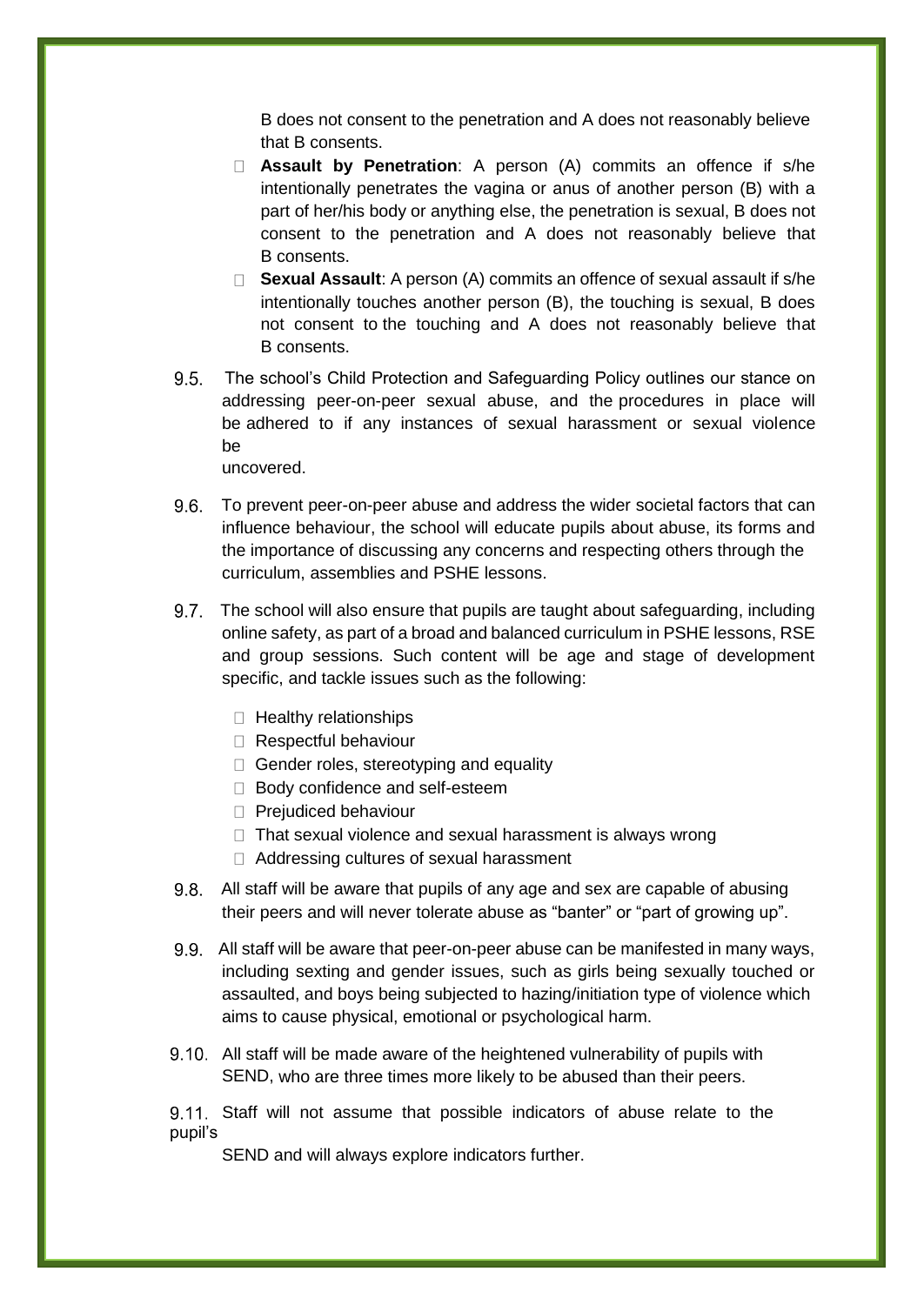9.12. LGBT children can be targeted by their peers. In some cases, children who are perceived to be LGBT, whether they are or not, can be just as vulnerable to

abuse as LGBT children.

- 9.13. The school's response to boy-on-boy and girl-on-girl sexual violence and sexual harassment will be equally as robust as it is for incidents between children of the opposite sex.
- 9.14. Pupils will be made aware of how to raise concerns or make a report and how any reports will be handled – this includes the process for reporting concerns about friends or peers.
- 9.15. If a child has been harmed, is in immediate danger or is at risk of harm, a

referral will be made to children's social care services (CSCS).

#### **Managing disclosures**

- 9.16. Victims will always be taken seriously, reassured, supported and kept safe.
- 9.17. Victims will never be made to feel like they are causing a problem or made to feel ashamed.
- 9.18. If a friend of a victim makes a report or a member of staff overhears a conversation, staff will act – they will never assume that someone else will deal with it. The basic principles remain the same as when a victim reports an incident; however, staff will consider why the victim has not chosen to make a report themselves and the discussion will be handled sensitively and with the help of CSCS where necessary. If staff are in any doubt, they will speak to the DSL.
- 9.19. The DSL will be informed of any allegations of abuse against pupils with SEND. They will record the incident in writing and, working with the SENCO, decide what course of action is necessary, with the best interests of the pupil in mind at all times.

#### **Confidentiality**

- 9.20. The school will only engage with staff and agencies required to support the victim and/or be involved in any investigation.
- 9.21. If a victim asks the school not to tell anyone about the disclosure, the school will not make this promise.
- Even without the victim's consent, the information may still be lawfully shared if it is in the public interest and protects children from harm.
- 9.23. The DSL will consider the following when making confidentiality decisions:
	- $\Box$  Parents will be informed unless it will place the victim at greater risk.
	- $\Box$  If a child is at risk of harm, is in immediate danger or has been harmed, a referral will be made to CSCS.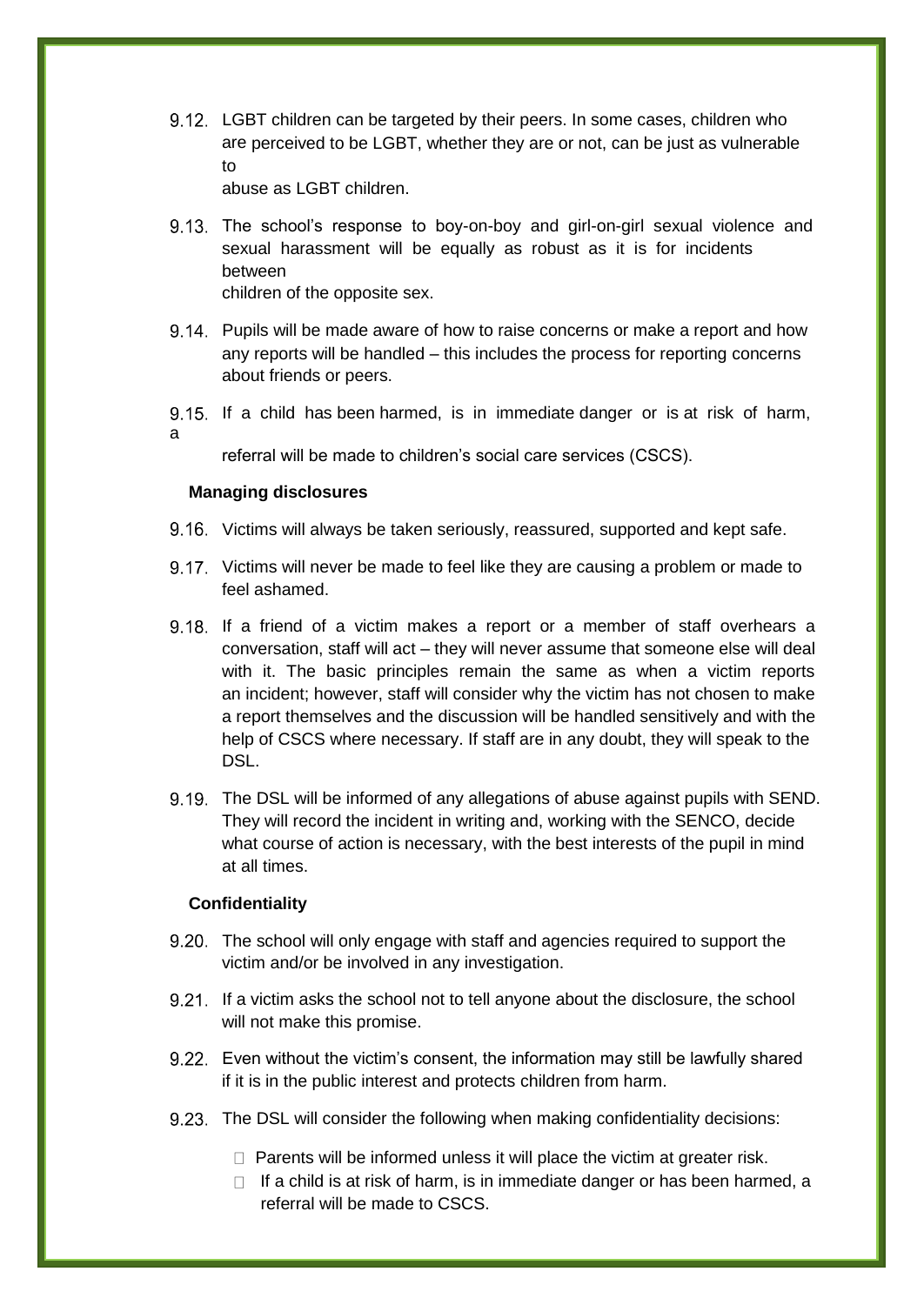- $\Box$  Rape, assault by penetration and sexual assaults are crimes  $-$  reports containing any such crimes will be passed to the police.
- 9.24. More information regarding the school's stance on preventing peer-onpeer sexual abuse is available in our Child Protection and Safeguarding Policy.
- 9.25. The school's Pupil Confidentiality Policy will be adhered to at all times.

## **10. Cyber bullying**

- 10.1. The school has a Cyber Bullying Policy in place, which outlines the school's zero-tolerance approach to cyber bullying.
- 10.2. The school views cyber bullying in the same light as any other form of bullying and will follow the sanctions set out in section 12 this policy if they become aware of any incidents.
- 10.3. The school will support pupils who have been victims of cyber bullying by holding formal and informal discussions with the pupil about their feelings and whether the bullying has stopped, in accordance with section 13 and section 14 of this policy.
- 10.4. In accordance with the Education Act 2011, the school has the right to examine and delete files from pupils' personal devices, e.g. mobiles phones, where there is good reason to do so. This power applies to all schools and there is no need to have parental consent to search through a young person's mobile phone.
- 10.5. If an electronic device is seized by a member of staff, and there is reasonable ground to suspect that it contains evidence in relation to an offence, the device must be given to the police as soon as it is reasonably practicable.
- 10.6. If a staff member finds material that they do not suspect contains evidence in relation to an offence, the headteacher will decide whether it is appropriate to delete or retain the material as evidence of a breach of the relevant policies.
- 10.7. The school's Searching, Screening and Confiscation Policy will be followed at all times.

## **11. Procedures**

11.1. Minor incidents are reported to the victim's class teacher, who investigates the incident, sets appropriate sanctions for the perpetrator and informs the Unit

leader on CPOMs of the incident and outcome.

- When investigating a bullying incident, the following procedures are adopted:
	- $\Box$  The victim, alleged bully and witnesses are all interviewed separately
	- $\Box$  Members of staff ensure that there is no possibility of contact between the pupils being interviewed, including electronic communication
	- $\Box$  If a pupil is injured, members of staff take the pupil immediately to a first aider for a medical opinion on the extent of their injuries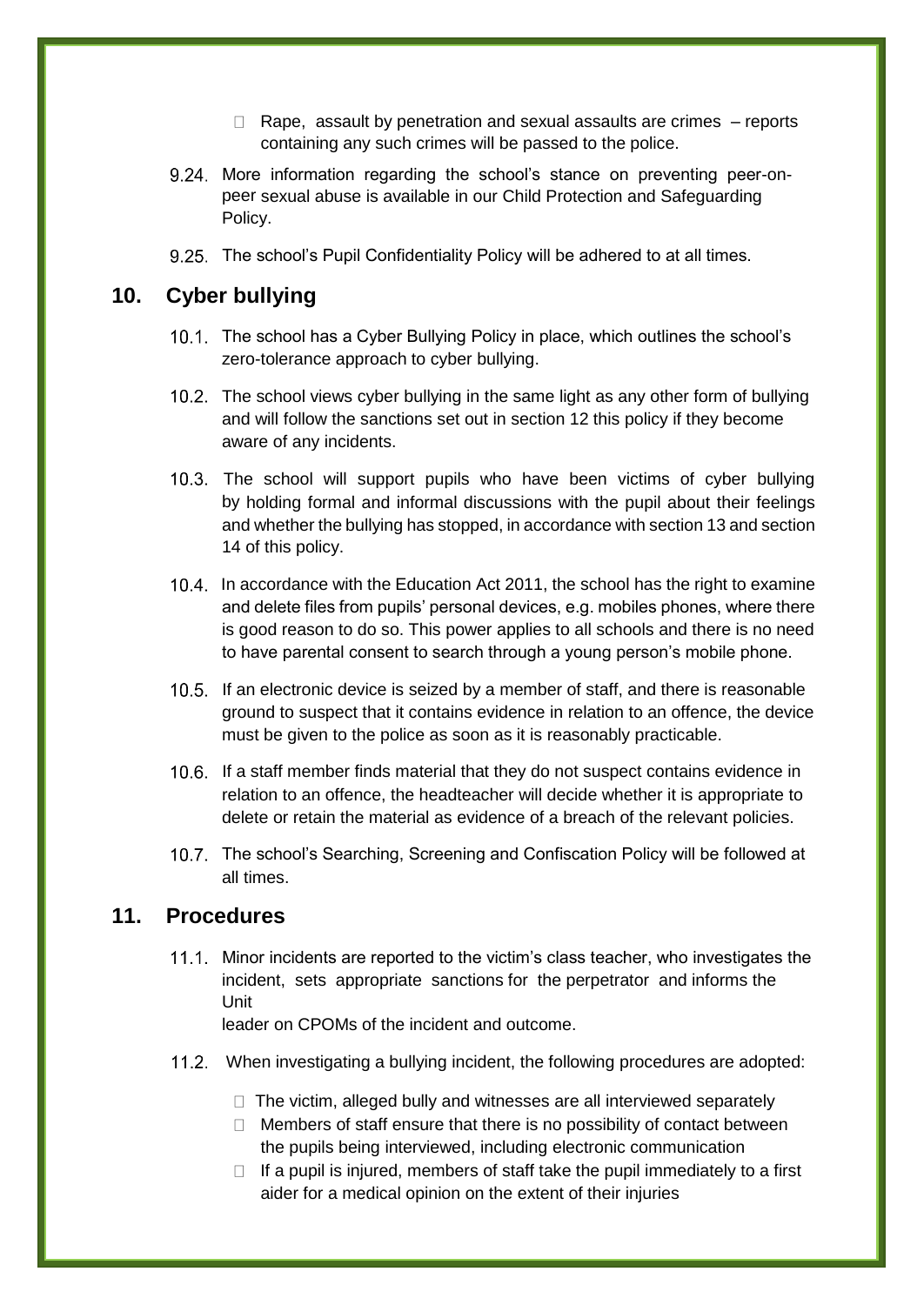- $\Box$  A room is used that allows for privacy during interviews
- $\Box$  A witness is used for serious incidents
- $\Box$  If appropriate, the alleged bully, the victim and witnesses, are asked to write down details of the incident; this may need prompting with questions from the member of staff to obtain the full picture
- $\Box$  Premature assumptions are not made, as it is important not to be judgemental at this stage
- $\Box$  Members of staff listen carefully to all accounts, being non-confrontational and not attaching blame until the investigation is complete
- $\Box$  All concerned pupils are informed that they must not discuss the interview with other pupils
- 11.3. Due to the potential for sexist, transphobic, sexual, etc bullying to be characterised by inappropriate sexual behaviour, staff members involved in dealing with the incident are required to consider whether there is a need for safeguarding processes to be implemented.

## **12. Sanctions**

12.1. If a pupil is seriously harmed in a bullying incident the head teacher and deputy head teacher should be informed and head teacher and deputy head teacher

to agree on sanctions.

12.2. If the unit leader is satisfied that bullying did take place, the pupil will be helped to understand the consequences of their actions and warned that there must be no further incidents.

- 12.3. The unit leader informs the pupil of the type of sanction to be used in this instance (missed break times, service-based activities, etc.) and future sanctions if the bullying continues. The head teacher and deputy head teacher should be informed.
- 12.4. If possible, the unit leader will attempt reconciliation and will obtain a genuine apology from the bully. This will either be in writing to the victim (and/or witnesses if appropriate), or face-to-face, but only with the victim's full consent. Discretion is used here; victims will never feel pressured into a face-to-face meeting with the bully.
- 12.5. The perpetrator is made to realise, by speaking once per week with their class teacher, that some pupils do not appreciate the distress they are causing, and that they should change their behaviour.
- 12.6. Parents are informed of bullying incidents and what action is being taken.
- 12.7. The unit leader informally monitors the pupils involved over the next half-term.

#### **13. Support**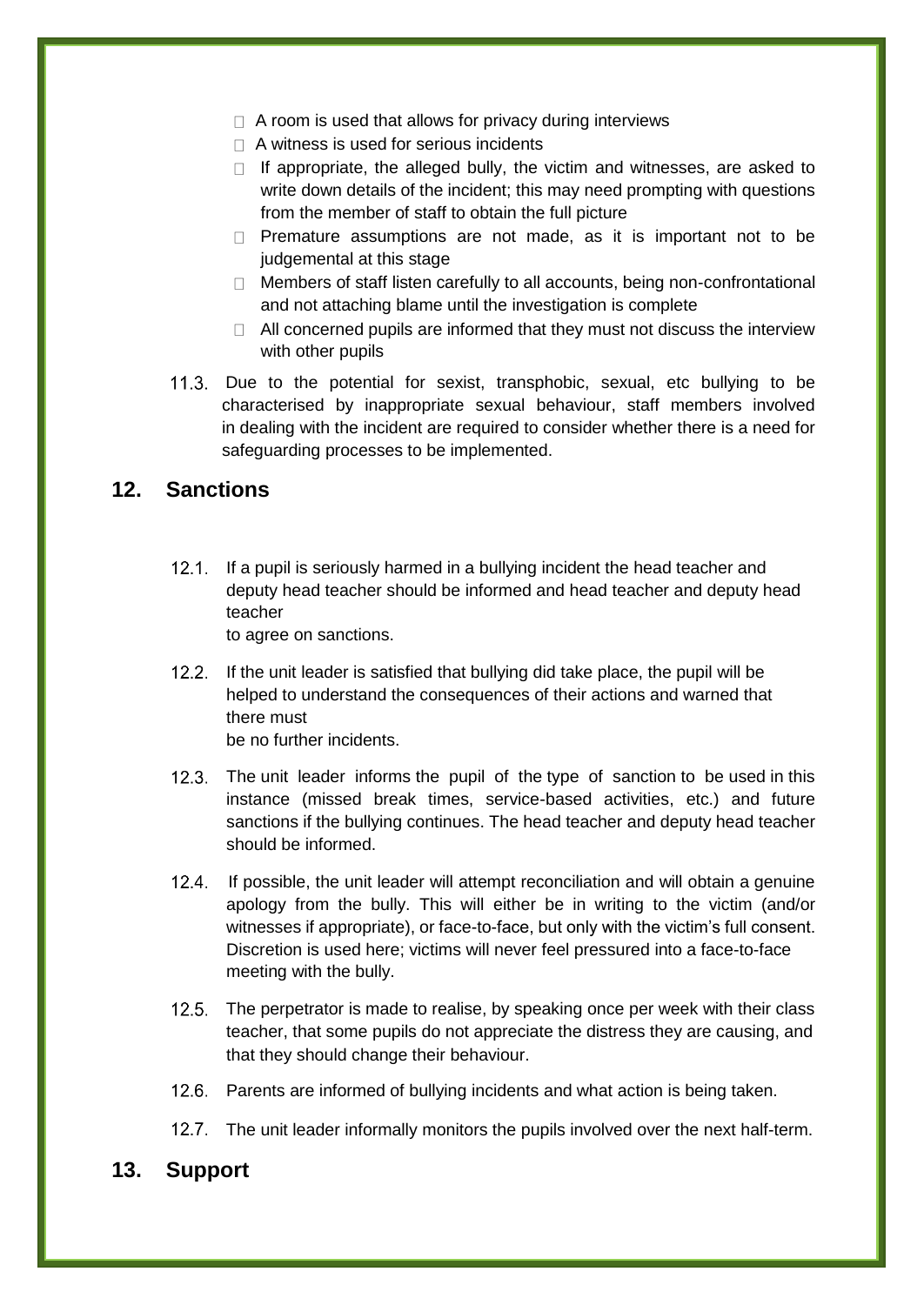- 13.1. If the pupil visits the pastoral manager, the pastoral manager informally checks whether the bullying has stopped.
- 13.2. For a month after the initial complaint of bullying, the class teacher holds an informal discussion, on a weekly basis, to check whether the bullying has stopped.
- The unit leader holds a formal meeting, on a monthly basis, to check whether the bullying has stopped – these formal meetings will continue to take place once a month until the unit leader and victim are confident the bullying has stopped.
- 13.4. If necessary, group dynamics are broken up by members of staff by assigning places in classes.
- 13.5. The victim is encouraged to tell a trusted adult in school if bullying is repeated.
- 13.6. The victim is encouraged to broaden their friendship groups by joining lunchtime or after-school club or activity.
- 13.7. The school, particularly the DSL, will work with the victim to build resilience, e.g. by offering emotional therapy.
- 13.8. The school realises that bullying may be an indication of underlying mental health issues. Perpetrators will be required to attend a mandatory counselling session, to assist with any underlying mental health or emotional wellbeing issues.
- 13.9. The school will work with the perpetrator regarding any underlying mental health or emotional wellbeing problems.

#### **14. Follow-up support**

- 14.1. The progress of both the bully and the victim are monitored by their class teachers.
- 14.2. One-on-one sessions to discuss how the victim and bully are progressing may be appropriate.
- If appropriate, follow-up correspondence is arranged with parents one month after the incident.
- 14.4. Pupils who have been bullied are supported in the following ways:
	- $\Box$  Being listened to
	- $\Box$  Having an immediate opportunity to meet with the unit leader or a member of staff of their choice
	- □ Being reassured
	- □ Being offered continued support
	- $\Box$  Being offered counselling, where appropriate
- 14.5. Pupils who have bullied others are supported in the following ways: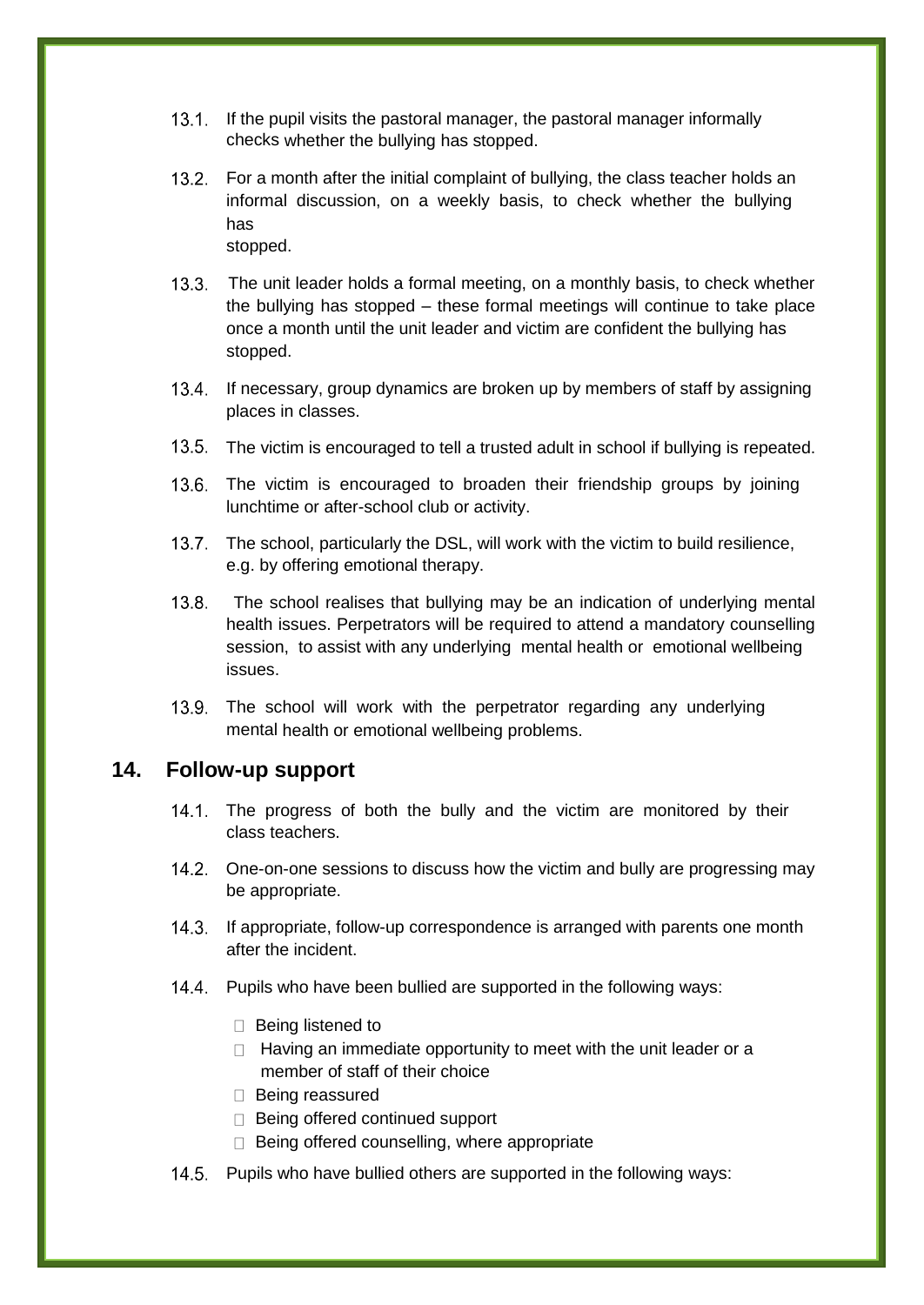- $\Box$  Receiving a consequence for their actions
- $\Box$  Being able to discuss what happened
- $\Box$  Being helped to reflect on why they became involved
- $\Box$  Being helped to understand what they did wrong and why they need to change their behaviour
- $\Box$  Appropriate assistance from parents
- 14.6. Pupils who have been bullied will be assessed on a case-by-case basis and the DSL will, if necessary, refer the victim of bullying to CAMHS.
- 14.7. In cases where the effects of bullying are so severe that the pupil cannot successfully reintegrate back into the school, the headteacher and DSL will

look to transfer the pupil to another mainstream school.

 Where a child has developed such complex needs that alternative provision is required, the pupil who has been the victim of bullying, their parents, the headteacher and DSL will meet to discuss the use of alternative provision.

#### **15. Bullying outside of school**

- 15.1. The headteacher has a specific statutory power to discipline pupils for poor behaviour outside of the school premises. Section 89(5) of the Education and Inspections Act 2006 gives the headteacher the power to regulate pupils' conduct when they are not on school premises, and therefore, not under the lawful charge of a school staff member.
- 15.2. Teachers have the power to discipline pupils for misbehaving outside of the school premises. This can relate to any bullying incidents occurring anywhere off the school premises, such as on school or public transport, outside the local shops, or in a town or village centre.
- Where bullying outside school is reported to school staff, it is investigated and acted on.
- 15.4. In all cases of misbehaviour or bullying, members of staff can only discipline the pupil on school premises, or elsewhere when the pupil is under the lawful control of the member of staff, e.g. on a school trip.
- 15.5. The headteacher is responsible for determining whether it is appropriate to notify the police, or the anti-social behaviour coordinator, of the action taken against a pupil.
- If the misbehaviour could be of a criminal nature, or poses a serious threat to a member of the public, the police are always informed.

#### **16. Monitoring and review**

- 16.1. This policy is reviewed every two years by the headteacher and the DSL.
- 16.2. The scheduled review date for this policy is July 2022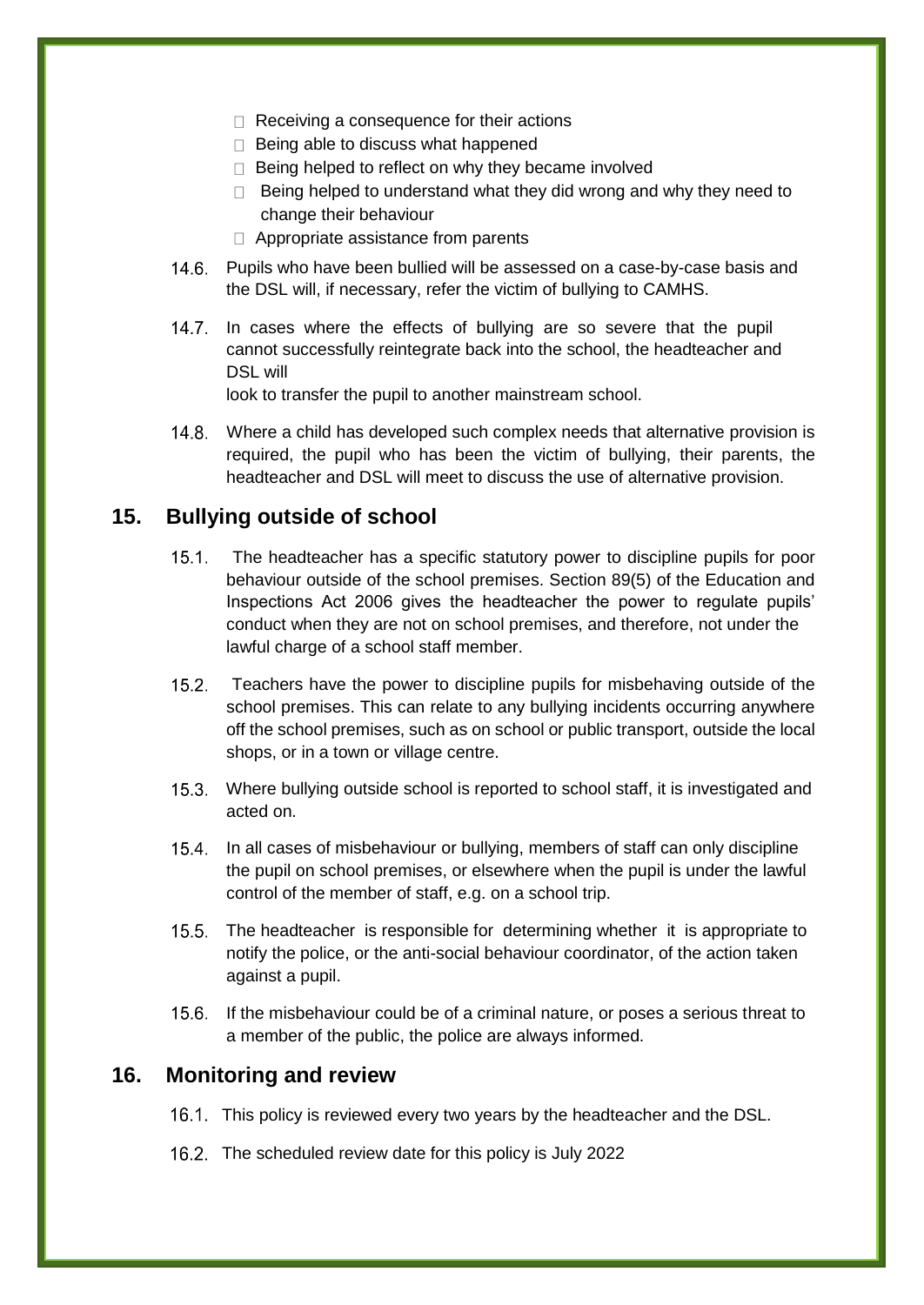# **Bullying Report Form – Staff refer to these questions when completing CPOMS documentation to ensure a clear overview is given.**

| Name of person reporting<br>incident: |  |         |  |
|---------------------------------------|--|---------|--|
|                                       |  |         |  |
| Name of pupil(s) being                |  |         |  |
| bullied:                              |  |         |  |
| Gender:                               |  |         |  |
|                                       |  |         |  |
| Year group:                           |  |         |  |
|                                       |  |         |  |
| Form group:                           |  |         |  |
|                                       |  |         |  |
|                                       |  |         |  |
|                                       |  |         |  |
| At school                             |  | At home |  |
|                                       |  |         |  |
| Home address:                         |  |         |  |
|                                       |  |         |  |
|                                       |  |         |  |
|                                       |  |         |  |
|                                       |  |         |  |
| Email:                                |  |         |  |

**Incident details**

**What happened?**